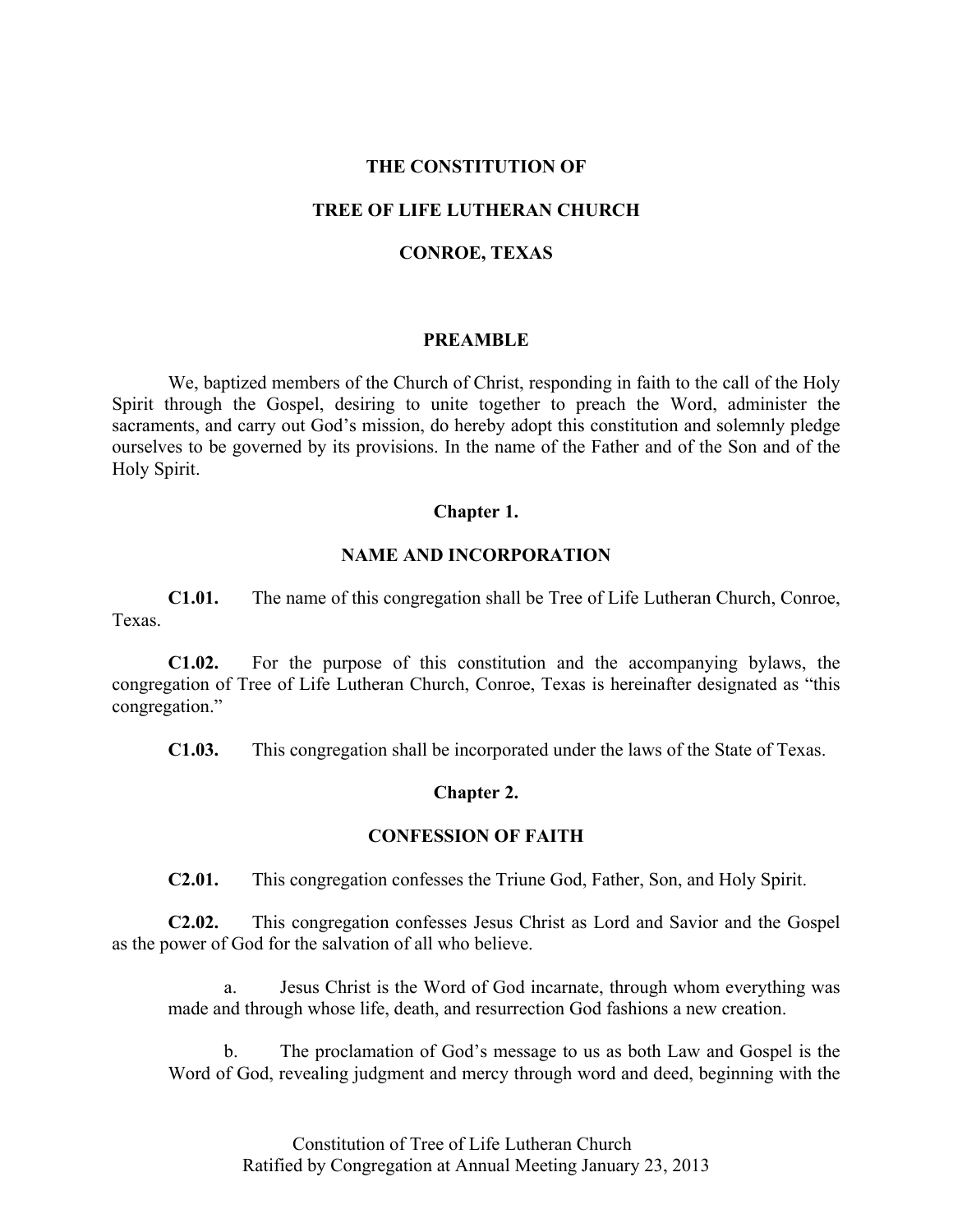Word in creation, continuing in the history of Israel, and centering in all its fullness in the person and work of Jesus Christ.

c. The canonical Scriptures of the Old and New Testaments are the written Word of God. Inspired by God's Spirit speaking through their authors, they record and announce God's revelation centering in Jesus Christ. Through them God's Spirit speaks to us to create and sustain Christian faith and fellowship for service in the world.

**C2.03.** This congregation accepts the canonical Scriptures of the Old and New Testaments as the inspired Word of God and the authoritative source and norm of its proclamation, faith, and life.

**C2.04.** This congregation accepts the Apostles', Nicene, and Athanasian Creeds as true declarations of the faith of this congregation.

**C2.05.** This congregation accepts the Unaltered Augsburg Confession as a true witness to the Gospel, acknowledging as one with it in faith and doctrine all churches that likewise accept the teachings of the Unaltered Augsburg Confession.

**C2.06.** This congregation accepts the other confessional writings in the Book of Concord, namely, the Apology of the Augsburg Confession, the Smalcald Articles and the Treatise, the Small Catechism, the Large Catechism, and the Formula of Concord, as further valid interpretations of the faith of the Church.

**C2.07.** This congregation confesses the Gospel, recorded in the Holy Scripture and confessed in the ecumenical creeds and Lutheran confessional writings, as the power of God to create and sustain the Church for God's mission in the world.

# **Chapter 3.**

## **NATURE OF THE CHURCH**

**C3.01.** All power in the Church belongs to our Lord Jesus Christ, its head. All actions of this congregation are to be carried out under his rule and authority.

**C3.02.** The Church exists both as an inclusive fellowship and as local congregations gathered for worship and Christian service. Congregations find their fulfillment in the universal community of the Church, and the universal Church exists in and through congregations. The Evangelical Lutheran Church in America, therefore, derives its character and powers both from the sanction and representation of its congregations and from its inherent nature as an expression of the broader fellowship of the faithful. In length, it acknowledges itself to be in the historic continuity of the communion of saints; in breadth, it expresses the fellowship of believers and congregations in our day.

**C3.03.** The name Evangelical Lutheran Church in America (ELCA or "this church") as used herein refers in general references to this whole church, including its three expressions: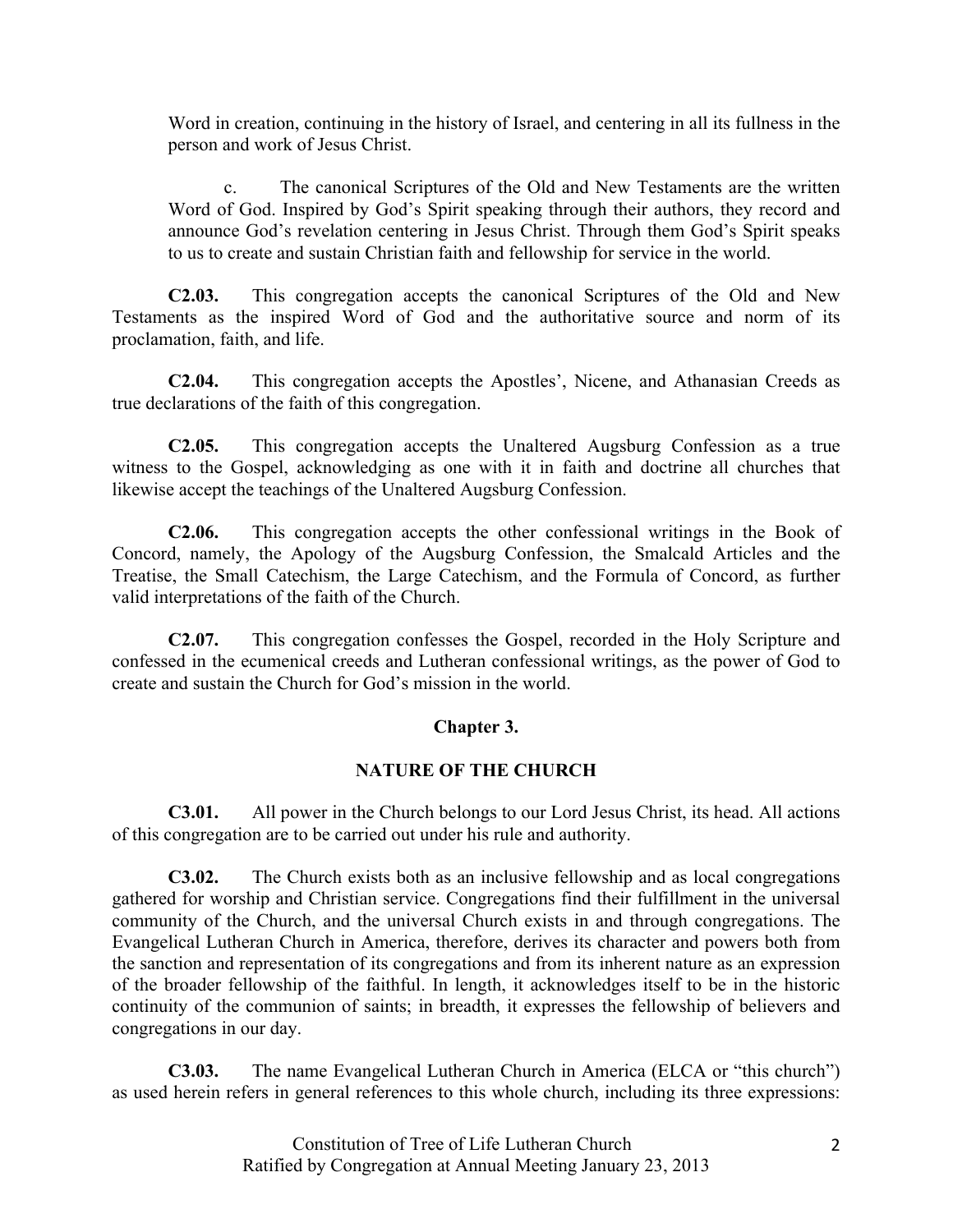congregations, synods, and the churchwide organization. The name Evangelical Lutheran Church in America is also the name of the corporation of the churchwide organization to which specific references may be made herein.

#### **Chapter 4.**

#### **STATEMENT OF PURPOSE**

**C4.01.** The Church is a people created by God in Christ, empowered by the Holy Spirit, called and sent to bear witness to God's creative, redeeming, and sanctifying activity in the world.

**C4.02.** To participate in God's mission, this congregation as a part of the Church shall:

a. Worship God in proclamation of the Word and administration of the sacraments and through lives of prayer, praise, thanksgiving, witness, and service.

b. Proclaim God's saving Gospel of justification by grace for Christ's sake through faith alone, according to the apostolic witness in the Holy Scripture, preserving and transmitting the Gospel faithfully to future generations.

c. Carry out Christ's Great Commission by reaching out to all people to bring them to faith in Christ and by doing all ministry with a global awareness consistent with the understanding of God as Creator, Redeemer, and Sanctifier of all.

d. Serve in response to God's love to meet human needs, caring for the sick and the aged, advocating dignity and justice for all people, working for peace and reconciliation among the nations, and standing with the poor and powerless, and committing itself to their needs.

e. Nurture its members in the Word of God so as to grow in faith and hope and love, to see daily life as the primary setting for the exercise of their Christian calling, and to use the gifts of the Spirit for their life together and for their calling in the world.

Manifest the unity given to the people of God by living together in the love of Christ and by joining with other Christians in prayer and action to express and preserve the unity which the Spirit gives.

**C4.03.** To fulfill these purposes, this congregation shall:

a. Provide services of worship at which the Word of God is preached and the sacraments are administered.

b. Provide pastoral care and assist all members to participate in this ministry.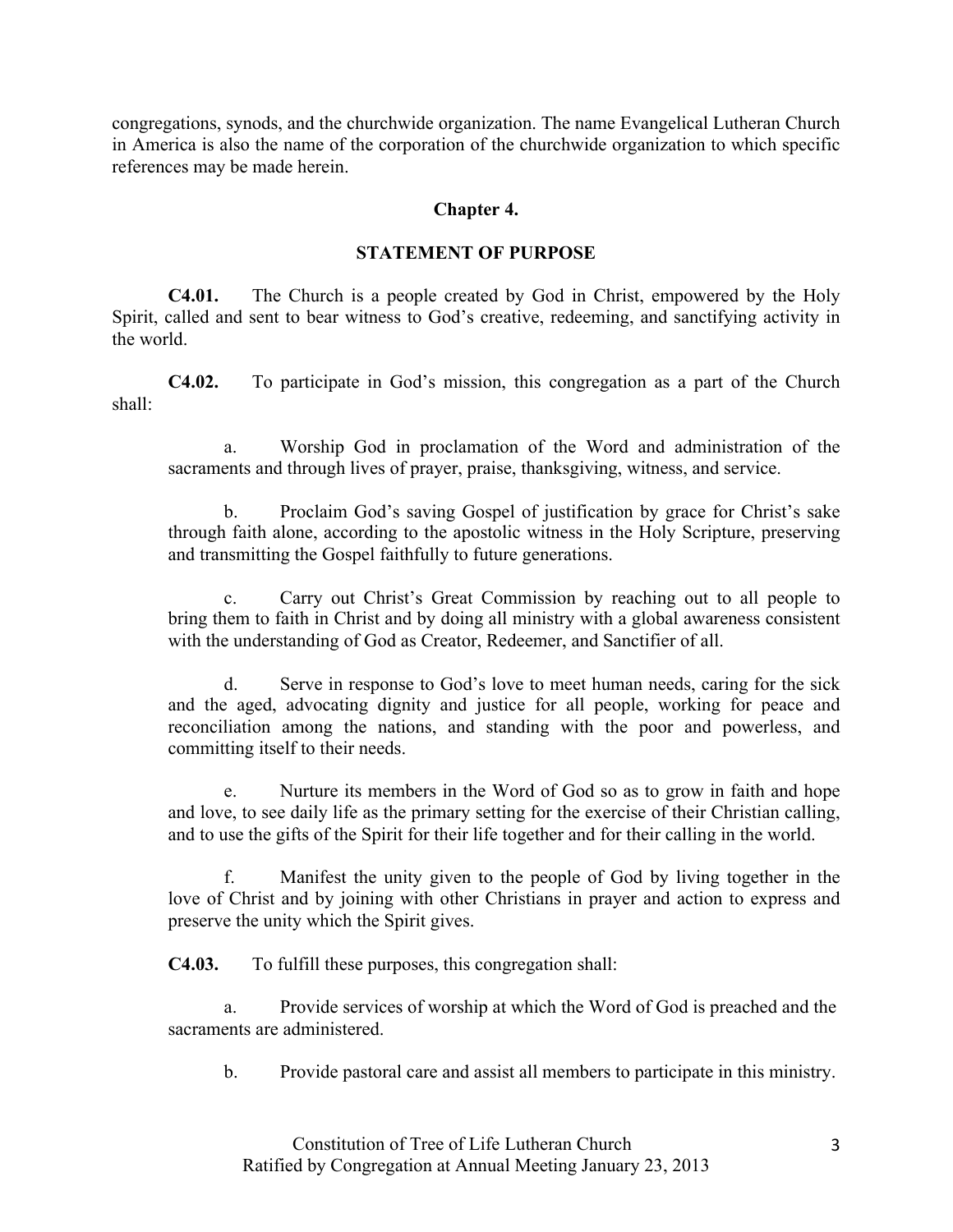c. Challenge, equip, and support all members in carrying out their calling in their daily lives and in their congregation.

d. Teach the Word of God.

e. Witness to the reconciling Word of God in Christ, reaching out to all people.

f. Respond to human need, work for justice and peace, care for the sick and the suffering, and participate responsibly in society.

g. Motivate its members to provide financial support for the congregation's ministry and the ministry of other parts of the Evangelical Lutheran Church in America.

h. Foster and participate in interdependent relationships with other congregations, the synod, and the churchwide organization of the Evangelical Lutheran Church in America.

i. Foster and participate in ecumenical relationships consistent with churchwide policy.

**C4.04.** This congregation shall develop an organizational structure to be described in the bylaws. The Congregation Council shall prepare descriptions of the responsibilities of each committee, task force, or other organizational group and shall review their actions. Such descriptions shall be contained in continuing resolutions in the section on the Congregation Council.

**C4.05.** This congregation shall, from time to time, adopt a mission statement which will provide specific direction for its programs.

**C4.06.** References herein to the nature of the relationship between the three expressions of this church—congregations, synods, and the churchwide organization—as being interdependent or as being in a partnership relationship describe the mutual responsibility of these expressions in God's mission and the fulfillment of the purposes of this church as described in this chapter, and do not imply or describe the creation of partnerships, co-ventures, agencies, or other legal relationships recognized in civil law.

# **Chapter 5.**

## **POWERS OF THE CONGREGATION**

**C5.01.** The powers of this congregation are those necessary to fulfill its purpose.

**C5.02.** The powers of this congregation are vested in the Congregation Meeting called and conducted as provided in this constitution and bylaws.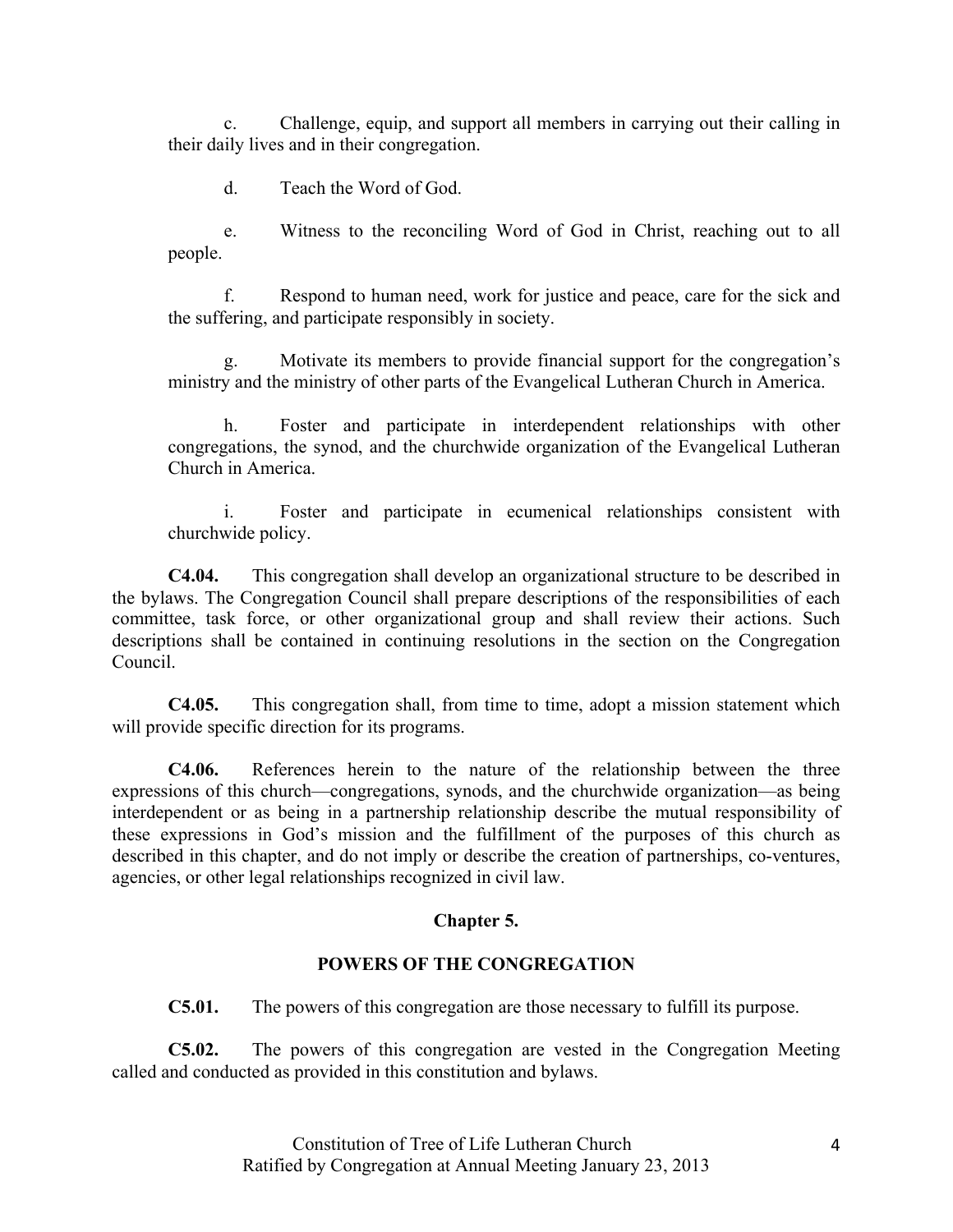**C5.03.** Only such authority as is delegated to the Congregation Council or other organizational units in this congregation's governing documents is recognized. All remaining authority is retained by the congregation. The congregation is authorized to:

- a. call a pastor as provided in Chapter 9;
- b. terminate the call of a pastor as provided in Chapter 9;

c. call or terminate the call of associates in ministry, deaconesses, and diaconal ministers in conformity with the applicable policy of the Evangelical Lutheran Church in America;

d. adopt amendments to the constitution, as provided in Chapter 13, amendments to the bylaws, as specified in Chapter 14, and continuing resolutions, as provided in Chapter 15.

e. approve the annual budget;

f. acquire real and personal property by gift, devise, purchase, or other lawful means;

g. hold title to and use its property for any and all activities consistent with its purpose;

h. sell, mortgage, lease, transfer, or otherwise dispose of its property by any lawful means;

i. elect its officers and Congregation Council and require the members of the council to carry out their duties in accordance with the constitution and bylaws, and continuing resolutions; and

j. terminate its relationship with the Evangelical Lutheran Church in America as provided in Chapter 6.

**C5.04.** This congregation shall choose from among its voting members laypersons to serve as voting members of the Synod Assembly as well as persons to represent it at meetings of any conference, cluster, coalition, or other area subdivision of which it is a member. The number of persons to be elected by the congregation and other qualifications shall be as prescribed in guidelines established by the Texas–Louisiana Gulf Coast Synod of the Evangelical Lutheran Church in America.

**C5.05.** This congregation shall have authority to establish a mission endowment fund that will operate as specified in this congregation's bylaws or continuing resolutions. The purpose of the mission endowment fund is to provide for mission work beyond the operational budget of this congregation.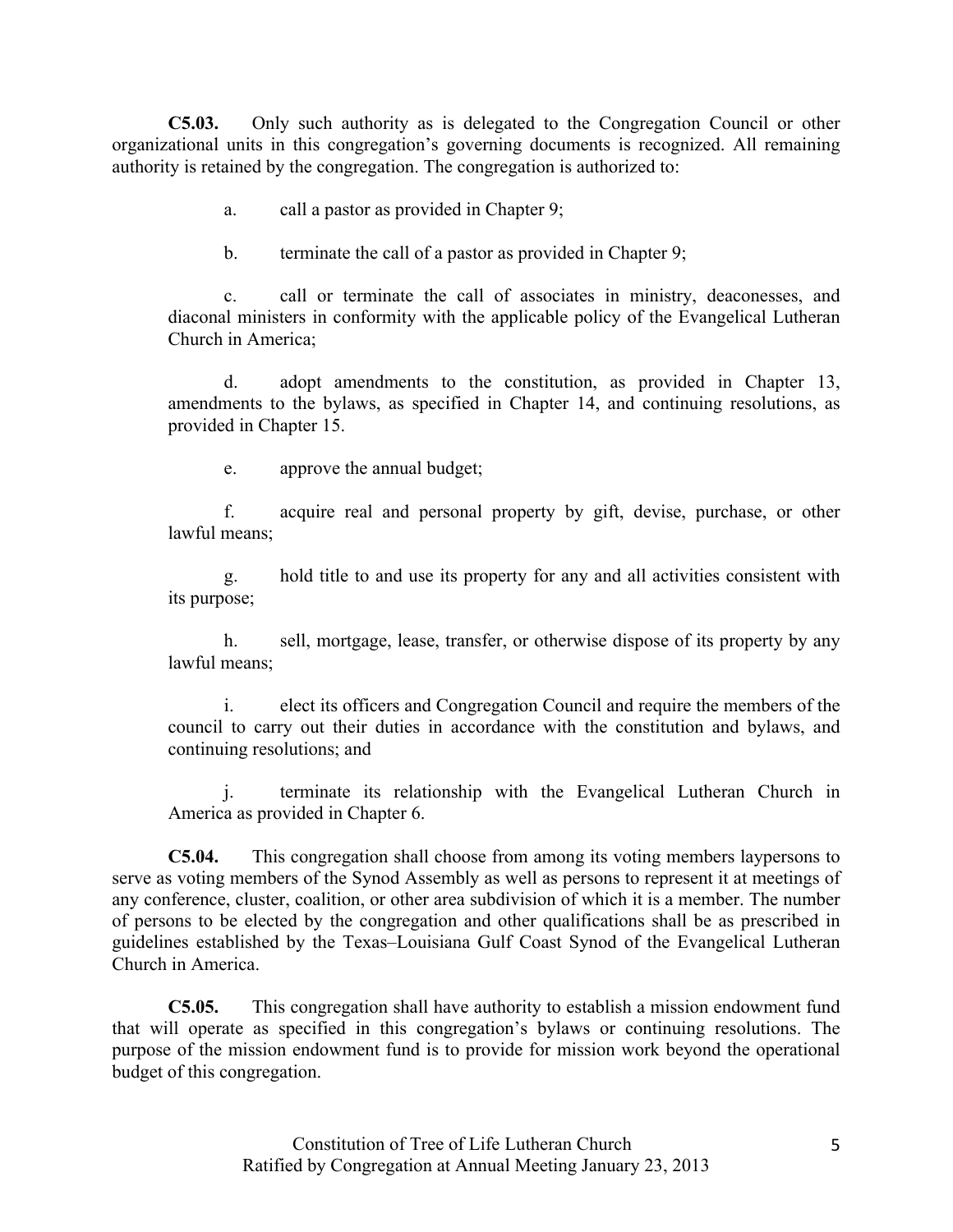# **Chapter 6.**

# **CHURCH AFFILIATION**

**C6.01.** This congregation shall be an interdependent part of the Evangelical Lutheran Church in America or its successor, and of the Texas-Louisiana Gulf Coast Synod of the Evangelical Lutheran Church in America. This congregation is subject to the discipline of the Evangelical Lutheran Church in America.

**C6.02.** This congregation accepts the Confession of Faith and agrees to the Purposes of the Evangelical Lutheran Church in America and shall act in accordance with them.

**C6.03.** This congregation acknowledges its relationship with the Evangelical Lutheran Church in America in which:

a. This congregation agrees to be responsible for its life as a Christian community.

b. This congregation pledges its financial support and participation in the life and mission of the Evangelical Lutheran Church in America.

c. This congregation agrees to call pastoral leadership from the clergy roster of the Evangelical Lutheran Church in America in accordance with its call procedures except in special circumstances and with the approval of the bishop of the synod. These special circumstances are limited either to calling a candidate approved for the roster of ordained ministers of the Evangelical Lutheran Church in America or to contracting for pastoral services with an ordained minister of a church body with which the Evangelical Lutheran Church in America officially has established a relationship of full communion.

d. This congregation agrees to consider associates in ministry, deaconesses, and diaconal ministers for call to other staff positions in the congregation according to the procedures of the Evangelical Lutheran Church in America.

e. This congregation agrees to file this constitution and any subsequent changes to this constitution with the synod for review to ascertain that all of its provisions are in agreement with the constitution and bylaws of the Evangelical Lutheran Church in America and with the constitution of the synod.

**C6.04.** Affiliation with the Evangelical Lutheran Church in America may be terminated as follows:

- a. This congregation takes action to dissolve.
- b. This congregation ceases to exist.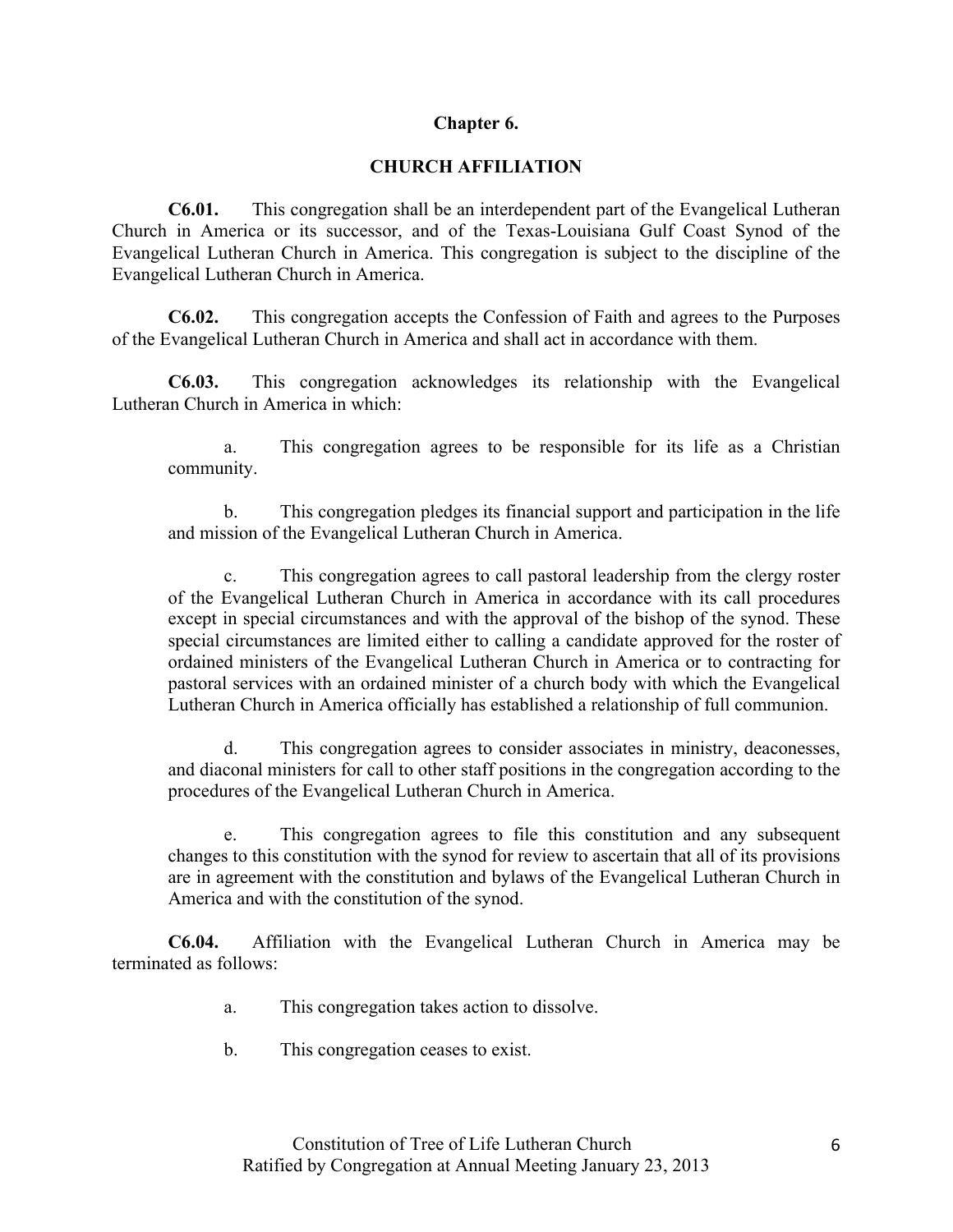c. This congregation is removed from membership in the Evangelical Lutheran Church in America according to the procedures for discipline of the Evangelical Lutheran Church in America.

d. This congregation follows the procedures outlined in C6.05.

**C6.05.** A congregation may terminate its relationship with this church by the following procedure:

a. A resolution indicating the intent to terminate its relationship must be adopted at a legally called and conducted special meeting of the congregation by a twothirds vote of the voting members present. Such meeting may be held no sooner than 30 days after written notice of the meeting is received by the bishop of the synod, during which time the congregation shall consult with the bishop and the bishop's designees, if any. The times and manner of the consultation shall be determined by the bishop in consultation with the congregation council. Unless he or she is a voting member of the congregation, the bishop and the bishop's designees, if any, shall have voice but not vote at the meeting.

b. The secretary of the congregation shall submit a copy of the resolution to the bishop, attesting that the special meeting was legally called and conducted and certifying the outcome of the vote, and shall mail a copy of the resolution to voting members of the congregation. This notice shall be submitted within 10 days after the resolution has been adopted.

c. The bishop of the synod and the congregation shall continue in consultation, as specified in paragraph a. above, during a period of at least 90 days after receipt by the synod of the notice as specified in paragraph b. above.

d. If the congregation, after such consultation, still seeks to terminate its relationship, such action may be taken at a legally called and conducted special meeting by a two-thirds vote of the voting members present. Notice of the meeting shall be mailed to all voting members and to the bishop at least 10 days in advance of the meeting. Unless he or she is a voting member of the congregation, the bishop and the bishop's designees, if any, shall have voice but not vote at the meeting.

e. A copy of the resolution, attesting that the special meeting was legally called and conducted and certifying the outcome of the vote, shall be sent to the bishop within 10 days after the resolution has been adopted, at which time the relationship between the congregation and this church shall be terminated subject to paragraphs g., h., and i. below. Unless this notification to the bishop also certifies that the congregation has voted by a two-thirds vote to affiliate with another Lutheran denomination, the congregation will be conclusively presumed to be an independent or non-Lutheran church.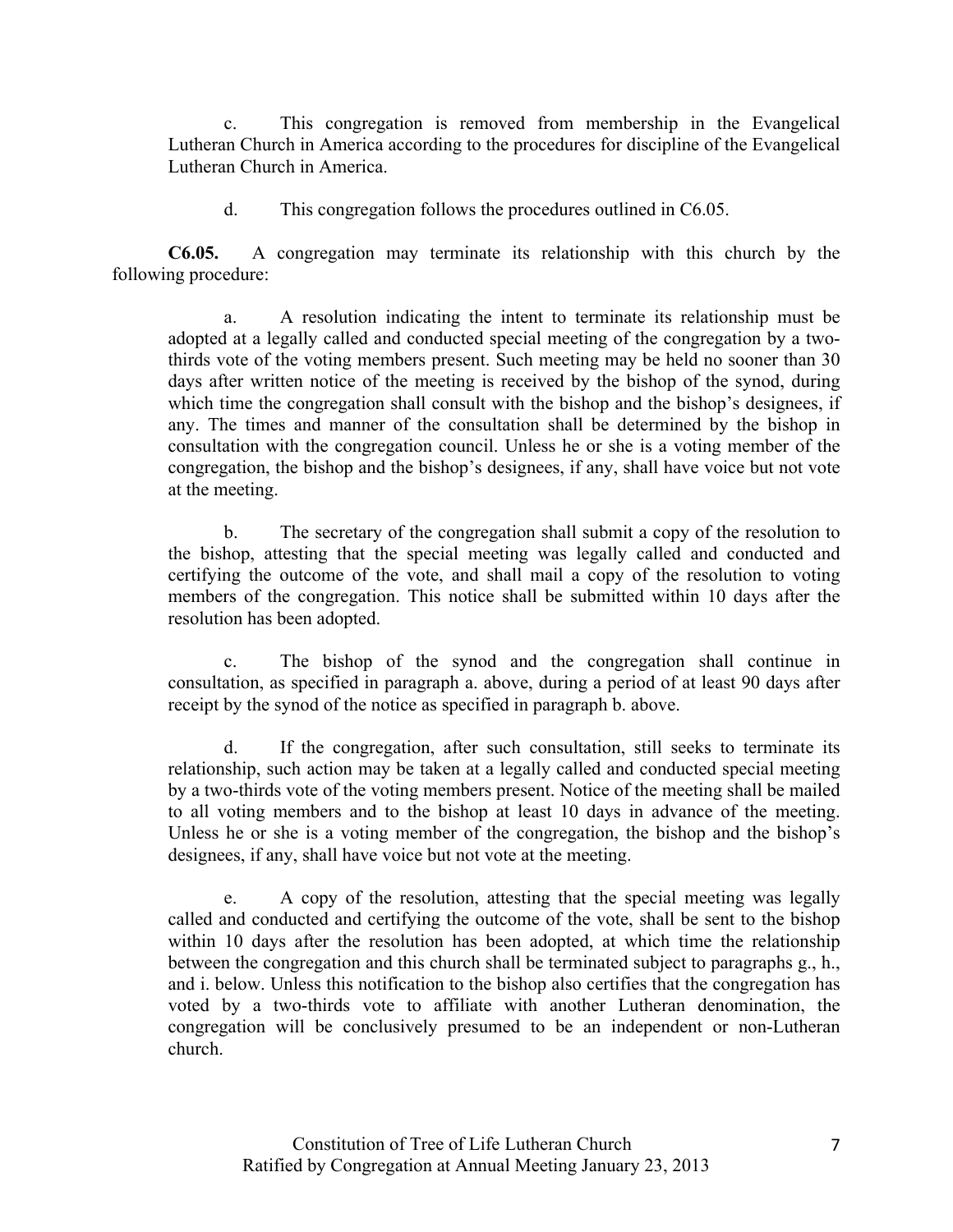Notice of termination shall be forwarded by the bishop to the secretary of this church, who shall report the termination to the Churchwide Assembly.

Congregations seeking to terminate their relationship with this church which fail or refuse to comply with each of the foregoing provisions in C6.05. shall be required to receive synod council approval before terminating their membership in this church.

h. Congregations which had been members of the Lutheran Church in America shall be required, in addition to complying with the foregoing provisions in C6.05., to receive synodical approval before terminating their membership in this church.

i. Congregations established by the Evangelical Lutheran Church in America shall be required, in addition to complying with the foregoing provisions in C6.05., to satisfy all financial obligations to this church and receive synod council approval before terminating their membership in this church.

j. If a congregation fails to achieve the required two-thirds vote of voting members present at the congregation's first meeting as specified in paragraph a. above, another special meeting to consider termination of relationship with this church may be called no sooner than six months after that first meeting. If a congregation fails to achieve the required two-thirds vote of voting members present at the congregation's second meeting as specified in paragraph d. above, another attempt to consider termination of relationship with this church must follow all requirements of C6.05. and may begin no sooner than six months after that second meeting.

**C6.06.** If this congregation considers relocation, it shall confer with the bishop of the synod in which it is territorially located and the appropriate program unit of the churchwide organization before any steps are taken leading to such action. The approval of the Synod Council shall be received before any such action is effected.

**C6.07.** If this congregation considers developing an additional site to be used regularly for worship, it shall confer with the bishop of the synod in which it is territorially located and the appropriate program unit of the churchwide organization before any steps are taken leading to such action.

# **Chapter 7.**

# **PROPERTY OWNERSHIP**

**C7.01.** If this congregation ceases to exist, title to undisposed property shall pass to the Texas–Louisiana Gulf Coast Synod of the Evangelical Lutheran Church in America.

**C7.02.** If this congregation is removed from membership in the Evangelical Lutheran Church in America according to its procedure for discipline, title to property shall continue to reside in this congregation.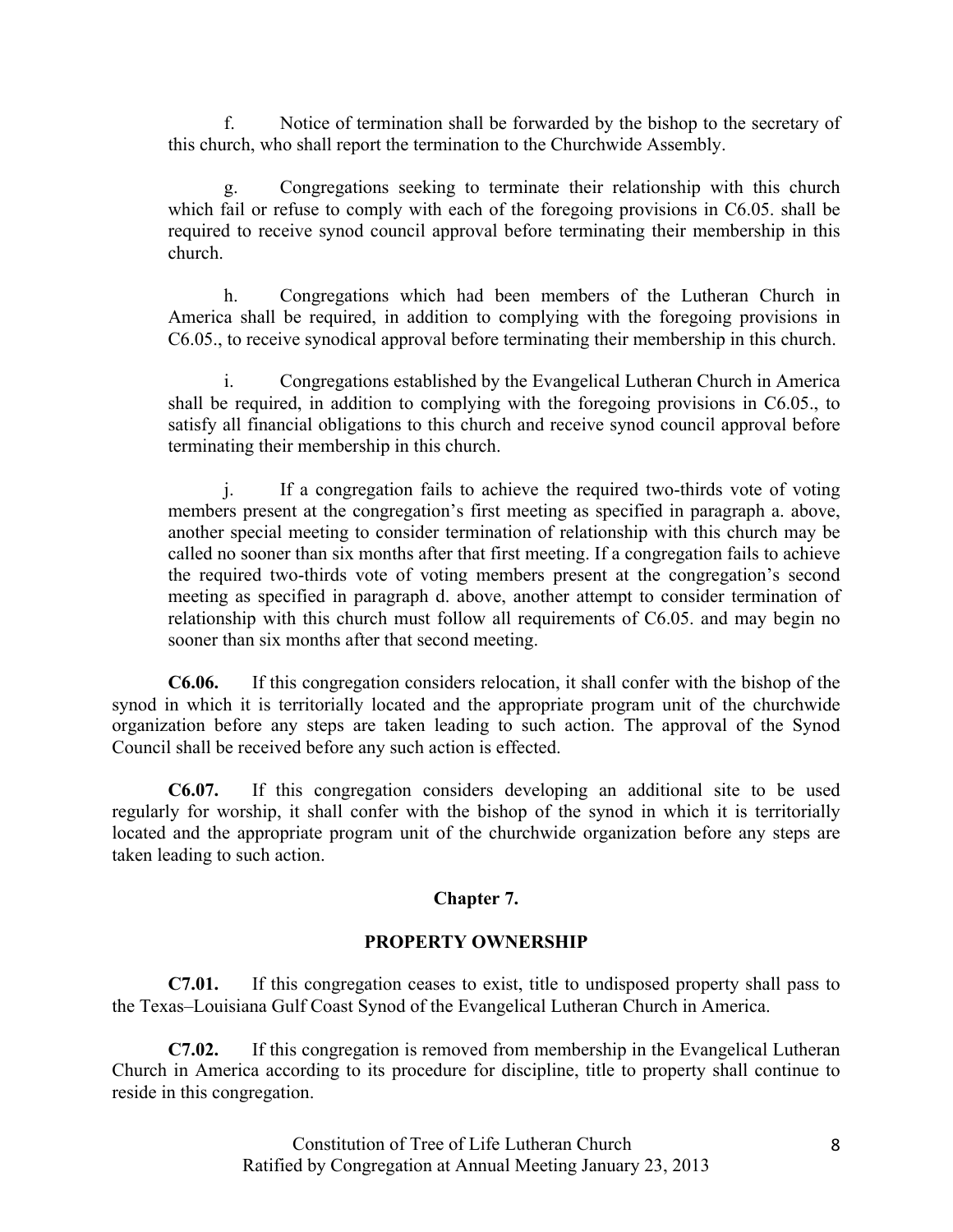**C7.03.** If a two-thirds majority of the voting members of this congregation present at a legally called and conducted special meeting of this congregation vote to transfer to another Lutheran church body, title to property shall continue to reside in this congregation, provided the process for termination of relationship in C6.05. has been followed. Before this congregation takes action to transfer to another Lutheran church body, it shall consult with representatives of the Texas-Louisiana Gulf Coast Synod.

**C7.04.** If a two-thirds majority of the voting members of this congregation present at a legally called and conducted special meeting of this congregation vote to become independent or relate to a non-Lutheran church body and have followed the process for termination of relationship in C6.05., title to property of this congregation shall continue to reside in this congregation only with the consent of the Synod Council. The Synod Council, after consultation with this congregation by the established synodical process, may give approval to the request to become independent or to relate to a non-Lutheran church body, in which case title shall remain with the majority of this congregation. If the Synod Council fails to give such approval, title shall remain with those members who desire to continue as a congregation of the Evangelical Lutheran Church in America.

**C7.05.** Notwithstanding the provisions of C7.02. and C.7.03. above, where this congregation has received property from the synod pursuant to a deed or other instrument containing restrictions under provision 9.71.a. of the *Constitution, Bylaws, and Continuing Resolutions of the Evangelical Lutheran Church in America,* this congregation accepts such restrictions and:

a. Shall not transfer, encumber, mortgage, or in any way burden or impair any right, title, or interest in the property without prior approval of the Synod Council.

b. Shall—upon written demand by the Synod Council, pursuant to **†**S13.23. of the constitution of the Texas-Louisiana Gulf Coast Synod - reconvey and transfer all right, title, and interest in the property to the synod.

## **Chapter 8.**

## **MEMBERSHIP**

**C8.01.** Members of this congregation shall be those baptized persons on the roll of this congregation at the time that this constitution is adopted and those who are admitted thereafter and who have declared and maintain their membership in accordance with the provisions of this constitution and its bylaws.

**C8.02.** Members shall be classified as follows:

a. *Baptized* members are those persons who have been received by the Sacrament of Holy Baptism in this congregation, or, having been previously baptized in the name of the Triune God, have been received by certificate of transfer from other Lutheran congregations or by affirmation of faith.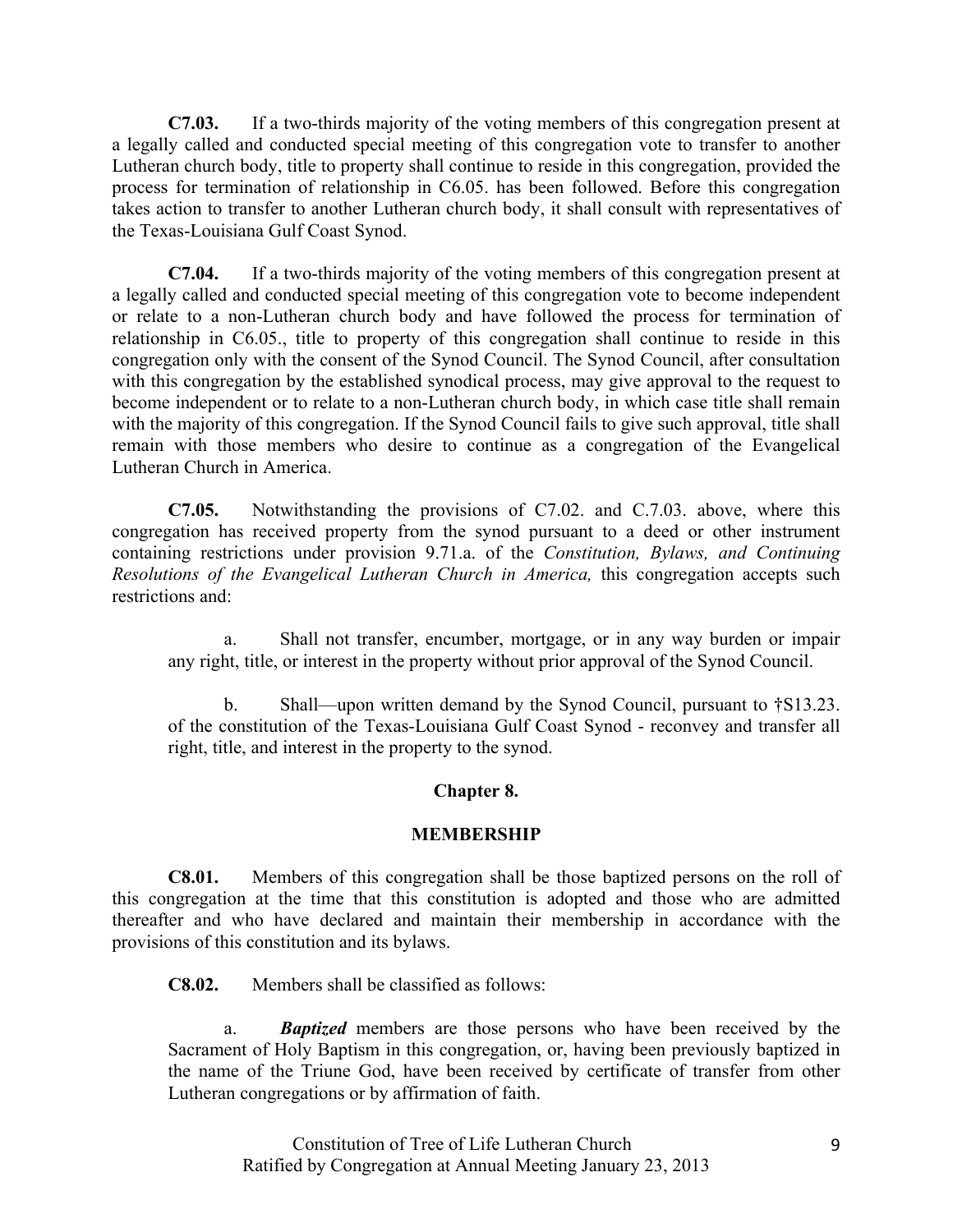b. *Confirmed* members are baptized persons who have been confirmed in this congregation, those who have been received by adult baptism or by transfer as confirmed members from other Lutheran congregations, or baptized persons received by affirmation of faith.

c. *Voting* members are confirmed members. Such confirmed members, during the current or preceding calendar year, shall have communed in this congregation and shall have made a contribution of record to this congregation. Members of this congregation who have satisfied these basic standards shall have the privilege of voice and vote at every regular and special meeting of the congregation.

d. *Associate* members are persons holding membership in other Christian congregations who wish to retain such membership but desire to participate in the life and mission of this congregation, or persons who wish to retain a relationship with this congregation while being members of other congregations. They have all the privileges and duties of membership except voting rights and eligibility for elected offices or membership on the Congregation Council of this congregation.

**C8.03.** All applications for confirmed membership shall be submitted to and shall require the approval of the Congregation Council.

**C8.04.** It shall be the privilege and duty of members of this congregation to:

a. make regular use of the means of grace, both Word and sacraments;

b. live a Christian life in accordance with the Word of God and the teachings of the Lutheran church; and

c. support the work of this congregation, the synod, and the churchwide organization of the Evangelical Lutheran Church in America through contributions of their time, abilities, and financial support as biblical stewards.

**C8.05.** Membership in this congregation shall be terminated by any of the following:

- a. death;
- b. resignation;
- c. transfer or release;
- d. disciplinary action by the Congregation Council; or
- e. removal from the roll due to inactivity as defined in the bylaws.

Such persons who have been removed from the roll of members shall remain persons for whom the Church has a continuing pastoral concern.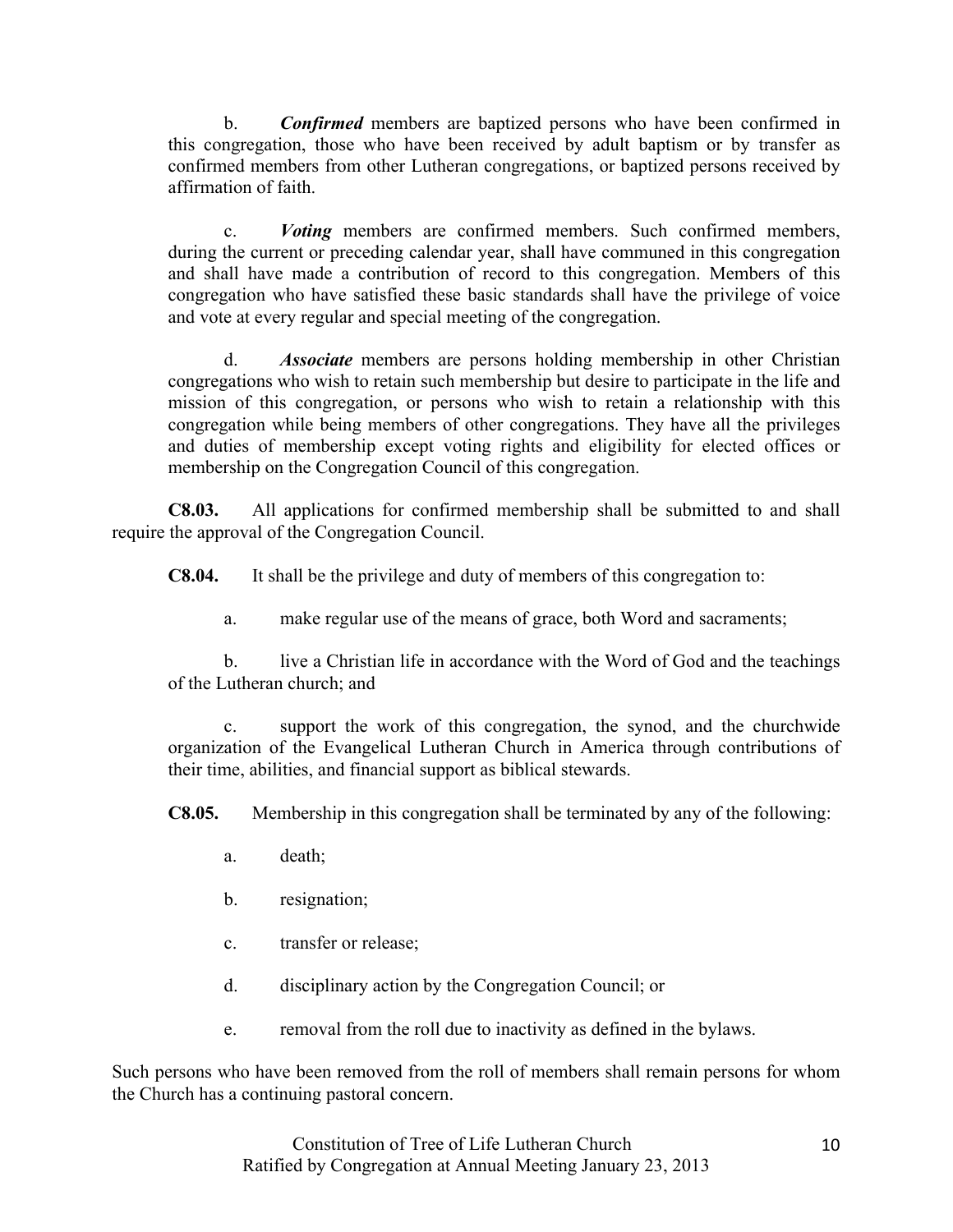# **Chapter 9.**

# **THE PASTOR**

**C9.01.** Authority to call a pastor shall be in this congregation by at least a two-thirds majority ballot vote of members present and voting at a meeting legally called for that purpose. Before a call is issued, the officers, or a committee elected by the Congregation Council to recommend the call, shall seek the advice and help of the bishop of the synod.

**C9.02.** Only a member of the clergy roster of the Evangelical Lutheran Church in America or a candidate for the roster of ordained ministers who has been recommended for the congregation by the synodical bishop may be called as a pastor of this congregation.

**C9.03.** Consistent with the faith and practice of the Evangelical Lutheran Church in America,

- a. Every ordained minister shall:
	- 1) preach the Word;
	- 2) administer the sacraments;
	- 3) conduct public worship;
	- 4) provide pastoral care; and
	- 5) speak publicly to the world in solidarity with the poor and oppressed, calling for justice and proclaiming God's love for the world.

b. Each ordained minister with a congregational call shall, within the congregation:

- 1) offer instruction, confirm, marry, visit the sick and distressed, and bury the dead;
- 2) supervise all schools and organizations of this congregation;
- 3) install regularly elected members of the Congregation Council; and
- 4) with the council, administer discipline.
- c. Every pastor shall:
	- 1) strive to extend the Kingdom of God in the community, in the nation, and abroad;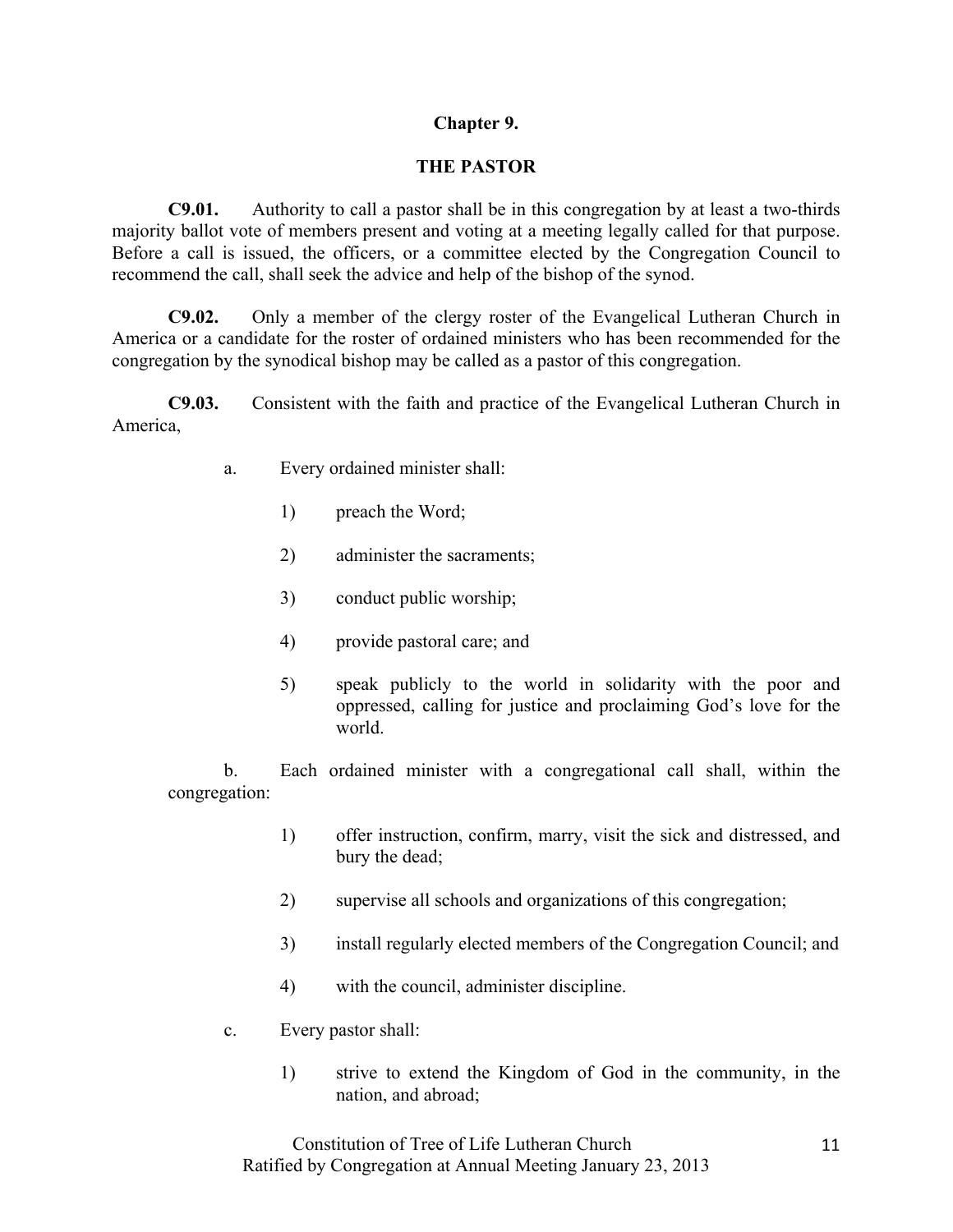- 2) seek out and encourage qualified persons to prepare for the ministry of the Gospel;
- 3) impart knowledge of this church and its wider ministry through distribution of its periodicals and other publications; and
- 4) endeavor to increase the support given by the congregation to the work of the churchwide organization of the Evangelical Lutheran Church in America (ELCA) and of the Texas–Louisiana Gulf Coast Synod of the ELCA.

**C9.04.** The specific duties of the pastor, compensation, and other matters pertaining to the service of the pastor shall be included in a letter of call, which shall be attested by the bishop of the synod.

**C9.05.** a. The call of a congregation, when accepted by a pastor, shall constitute a continuing mutual relationship and commitment, which, except in the case of the death of the pastor, shall be terminated only following consultation with the synodical bishop and for the following reasons:

- 1) mutual agreement to terminate the call or the completion of a call for a specific term;
- 2) resignation of the pastor, which shall become effective, unless otherwise agreed, 30 days after the date on which it was submitted;
- 3) inability to conduct the pastoral office effectively in the congregation in view of local conditions, without reflection on the competence or the moral and spiritual character of the pastor;
- 4) the physical or mental incapacity of the pastor;
- 5) disqualification of the pastor through discipline on grounds of doctrine, morality, or continued neglect of duty;
- 6) the dissolution of the congregation or the termination of a parish arrangement; or
- 7) suspension of the congregation as a result of discipline proceedings.

b. When allegations of physical or mental incapacity of the pastor or ineffective conduct of the pastoral office have come to the attention of the bishop of the synod, the bishop in his or her sole discretion may, or when such allegations have been brought to the synod's attention by an official recital of allegations by the Congregation Council or by a petition signed by at least one-third of the voting members of the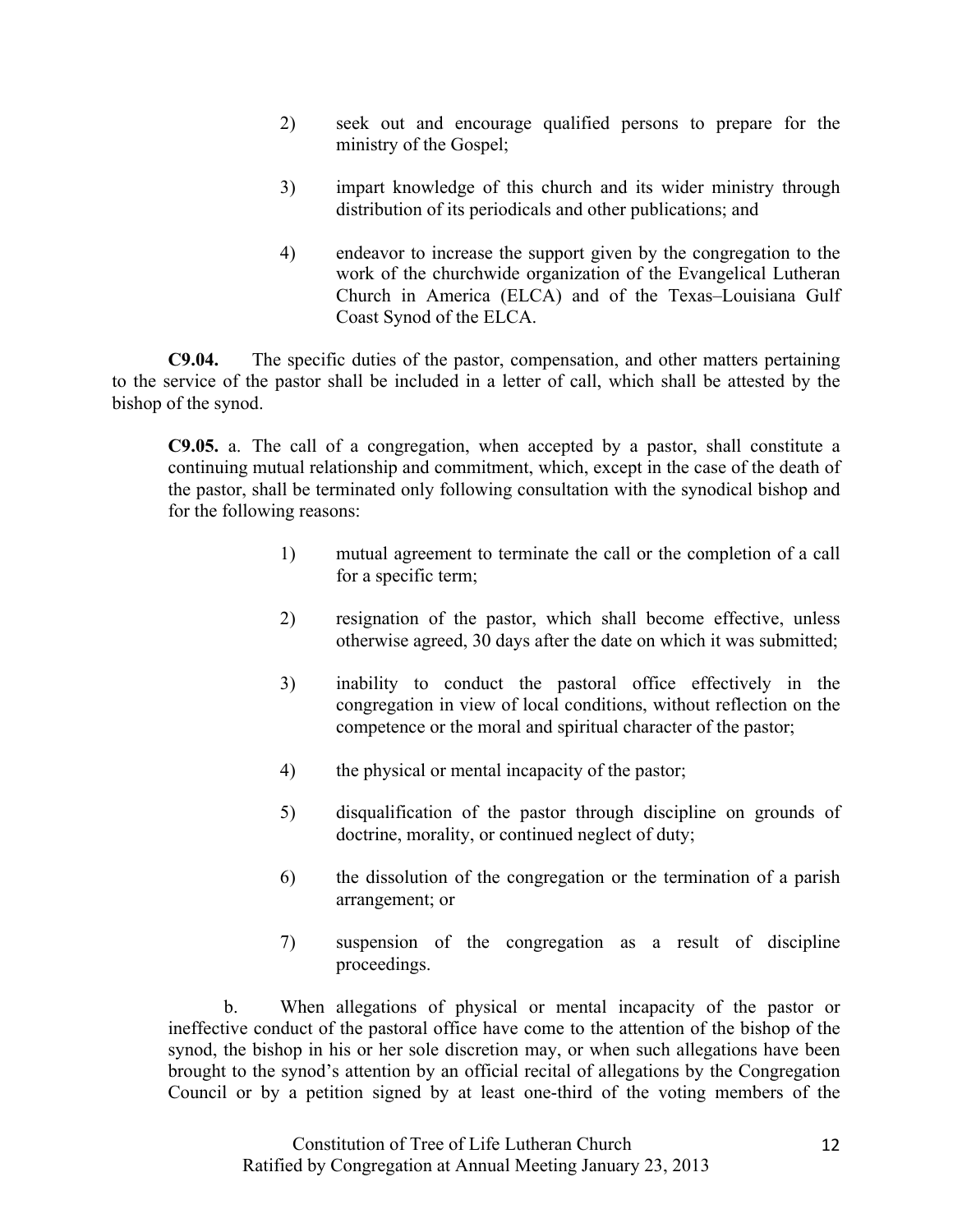congregation, the bishop shall, investigate such conditions personally in company with a committee of two ordained ministers and one layperson.

c. In case of alleged physical or mental incapacity, competent medical testimony shall be obtained. When such disability is evident, the bishop of the synod with the advice of the committee shall declare the pastorate vacant. Upon the restoration of a disabled pastor to health, the bishop of the synod shall take steps to enable the pastor to resume the ministry, either in the congregation last served or in another field of labor.

d. In the case of alleged local difficulties that imperil the effective functioning of the congregation, all concerned persons shall be heard, after which the bishop of the synod together with the committee described in C9.05.b. shall decide on the course of action to be recommended to the pastor and the congregation. If they agree to carry out such recommendations, no further action shall be taken by the synod. If either party fails to assent, the congregation may dismiss the pastor at a legally called meeting after consultation with the bishop, either (a) by a two-thirds majority vote of the voting members present and voting where the bishop and the committee did not recommend termination of the call, or (b) by a simple majority vote of the voting members present and voting where the bishop and the committee recommended termination of the call.

If, in the course of proceedings described in C9.05.d., the committee concludes that there may be grounds for disciplinary action, the committee shall make recommendations concerning disciplinary action to the synodical bishop, who may bring charges in accordance with the provisions of the constitution and bylaws of the Evangelical Lutheran Church in America and the constitution of this synod.

f. If, following the appointment of the committee described in C9.05.b. or d., it should become apparent that the pastoral office cannot be conducted effectively in the congregation(s) being served by the ordained minister due to local conditions, the bishop of the synod may temporarily suspend the pastor from service in the congregation(s) without prejudice and with pay provided through a joint synodical and churchwide fund and with housing provided by the congregation(s).

**C9.06** At a time of pastoral vacancy, an interim pastor shall be appointed by the bishop of the synod with the consent of this congregation or the Congregation Council.

**C9.07** During the period of service, an interim pastor shall have the rights and duties in the congregation of a regularly called pastor and may delegate the same in part to a supply pastor with the consent of the bishop of the synod and this congregation or Congregation Council. The interim pastor and any ordained pastor providing assistance shall refrain from exerting influence in the selection of a pastor. Unless previously agreed upon by the Synod Council, an interim pastor is not available for a regular call to the congregation served.

**C9.08.** This congregation shall make satisfactory settlement of all financial obligations to a former pastor before calling a successor. A pastor shall make satisfactory settlement of all financial obligations to this congregation before beginning service in a call to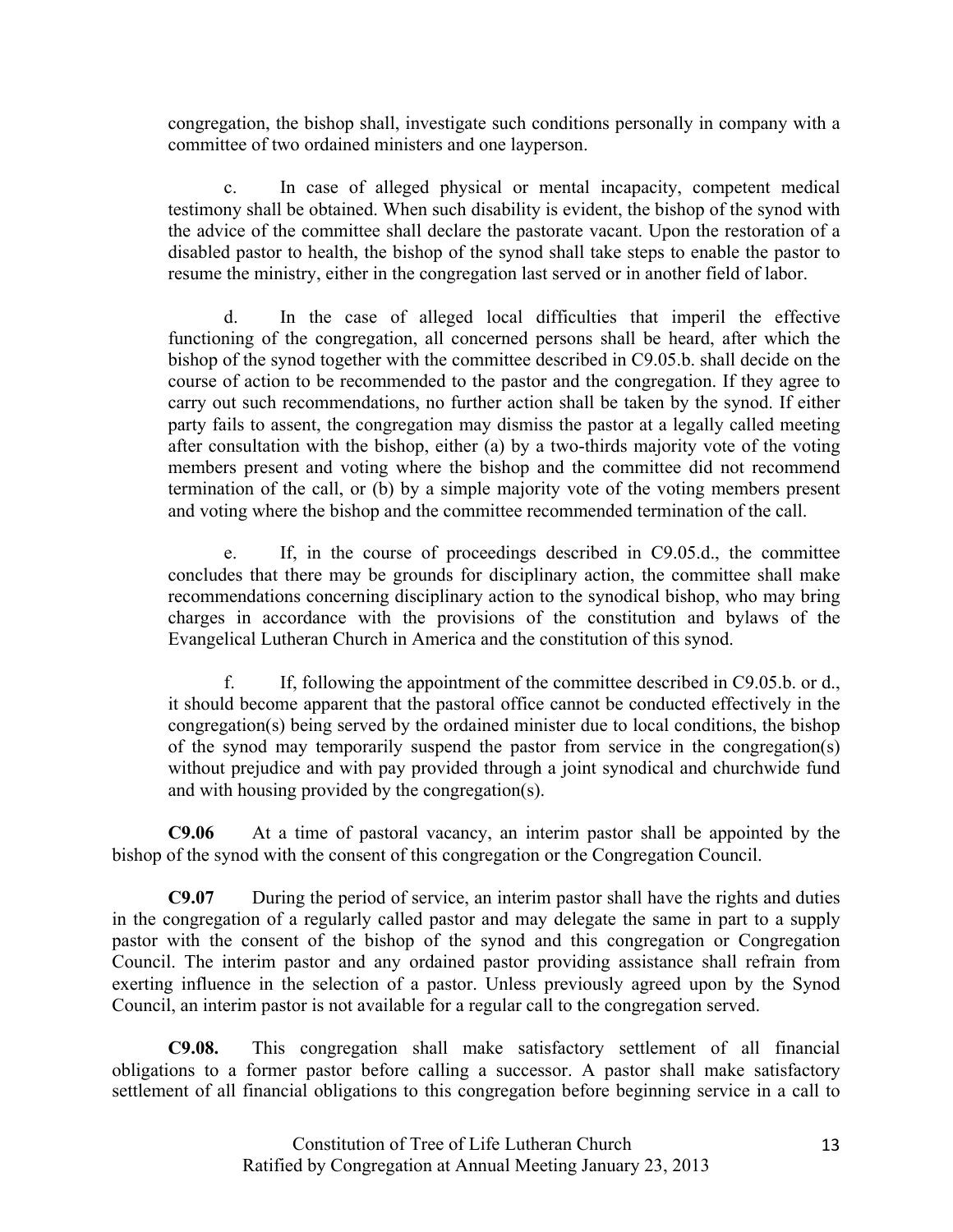another congregation or employment in another ministry setting related to the Evangelical Lutheran Church in America.

**C9.09.** When a pastor is called to serve in company with another pastor or pastors, the privileges and responsibilities of each pastor shall be specified in documents to accompany the call and to be drafted in consultation involving the pastors, the Congregation Council, and the bishop of the synod. As occasion requires, the documents may be revised through a similar consultation.

**C9.10.** With the approval of the bishop of the synod, the congregation may depart from C9.05.a. and call a pastor for a specific term. Details of such calls shall be in writing setting forth the purpose and conditions involved. Prior to the completion of a term, the bishop or a designated representative of the bishop shall meet with the pastor and representatives of the congregation for a review of the call. Such a call may also be terminated before its expiration in accordance with the provisions of C9.05.a.

**C9.11.** The pastor of this congregation:

a. shall keep accurate parochial records of all baptisms, confirmations, marriages, burials, communicants, members received, members dismissed, or members excluded from the congregation;

b. shall submit a summary of such statistics annually to the synod; and

c. shall become a member of this congregation upon receipt and acceptance of the letter of call. In a parish of multiple congregations, the pastor shall hold membership in one of the congregations.

**C9.12.** The pastor(s) shall submit a report of his or her ministry to the bishop of the synod at least 90 days prior to each regular meeting of the Synod Assembly.

**C9.13.** The parochial records of this congregation shall be maintained by the pastor and shall remain the property of the congregation. The secretary of this congregation shall attest in writing to the bishop of this synod that such records have been placed in his or her hands in good order by a departing pastor before the installation of that pastor in another field of labor or the granting by the synod of retired status to the pastor.

**C9.14.** Ecumenical pastoral ministry:

a. Under special circumstances, subject to the approval of the synodical bishop and the concurrence of this congregation, an ordained minister of a church body with which the Evangelical Lutheran Church in America officially has established a relationship of full communion may serve temporarily as pastor of this congregation under a contract between the congregation and the ordained minister in a form proposed by the synodical bishop and approved by the congregation.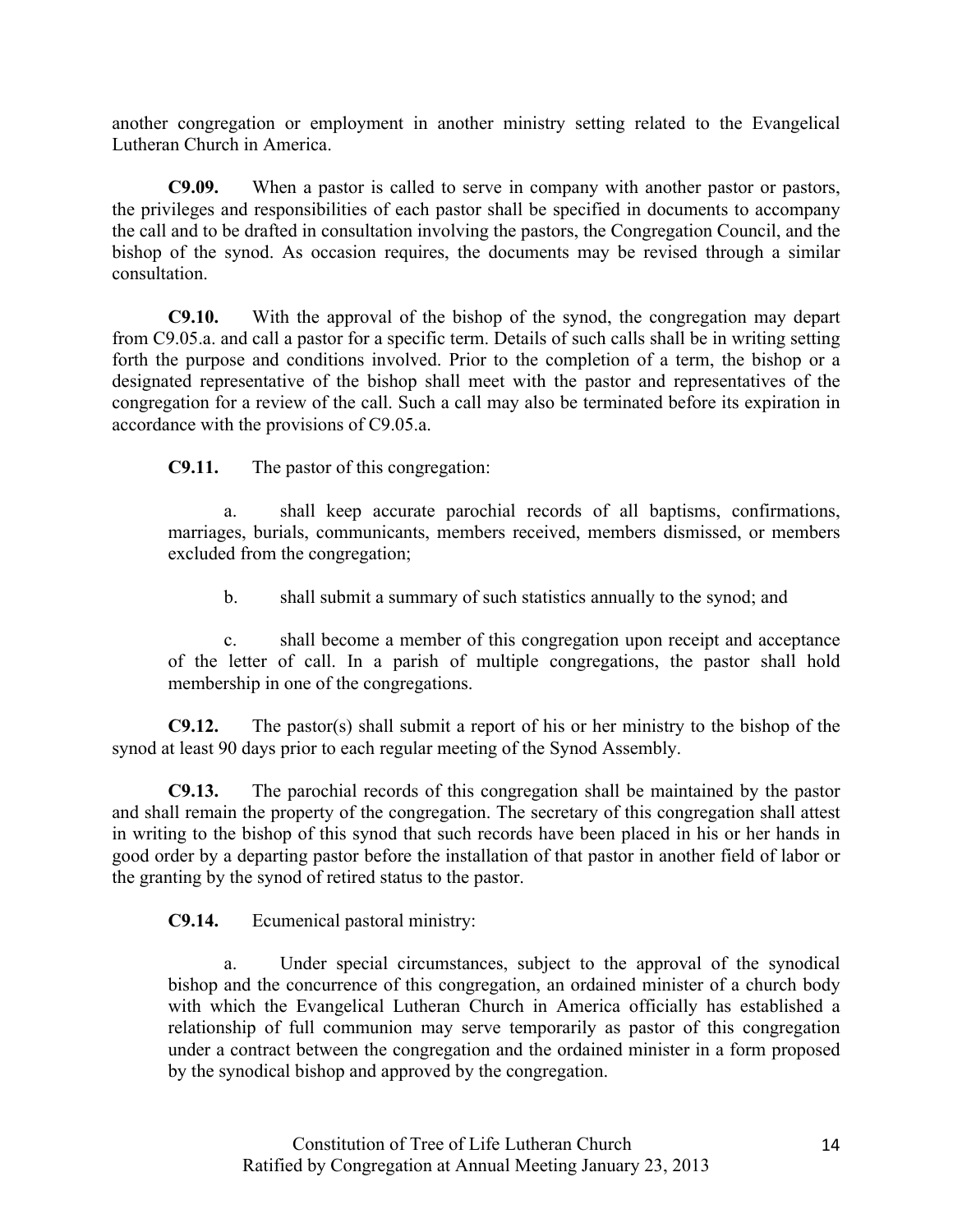## **Chapter 10.**

## **CONGREGATION MEETING**

**C10.01.** The annual meeting of this congregation shall be held at a time specified in the bylaws.

**C10.02.** A special Congregation Meeting may be called by the pastor, the Congregation Council, or the president of this congregation, and shall be called by the president of the congregation upon the written request of 10% of the voting members. The call for each special meeting shall specify the purpose for which it is to be held and no other business shall be transacted.

**C10.03.** Notice of all meetings of this congregation shall be given at the services of worship on the preceding two consecutive Sundays, also notice of all meetings shall be provided by electronic means or by regular mail (with the regular postage affixed or paid, sent to the last known address of such members shall be sufficient) to all voting members at least 10 days in advance of the date of the meeting.

**C10.04.** 10% of voting members shall constitute a quorum.

**C10.05.** Voting by proxy or by absentee ballot shall not be permitted.

**C10.06.** All actions approved by the congregation shall be by majority vote of those voting members present and voting, except as otherwise provided in this constitution or by state law.

**C10.07.** *Robert's Rules of Order*, latest edition, shall govern parliamentary procedure of all meetings of this congregation.

## **Chapter 11.**

## **CONGREGATION COUNCIL**

**C11.01.** The Congregation Council shall have general oversight of the life and activities of this congregation, and in particular its worship life, to the end that everything be done in accordance with the Word of God and the faith and practice of the Evangelical Lutheran Church in America. The duties of the Congregation Council shall include the following:

a. To lead this congregation in stating its mission, to do long-range planning, to set goals and priorities, and to evaluate its activities in light of its mission and goals.

b. To seek to involve all members of this congregation in worship, learning, witness, service, and support.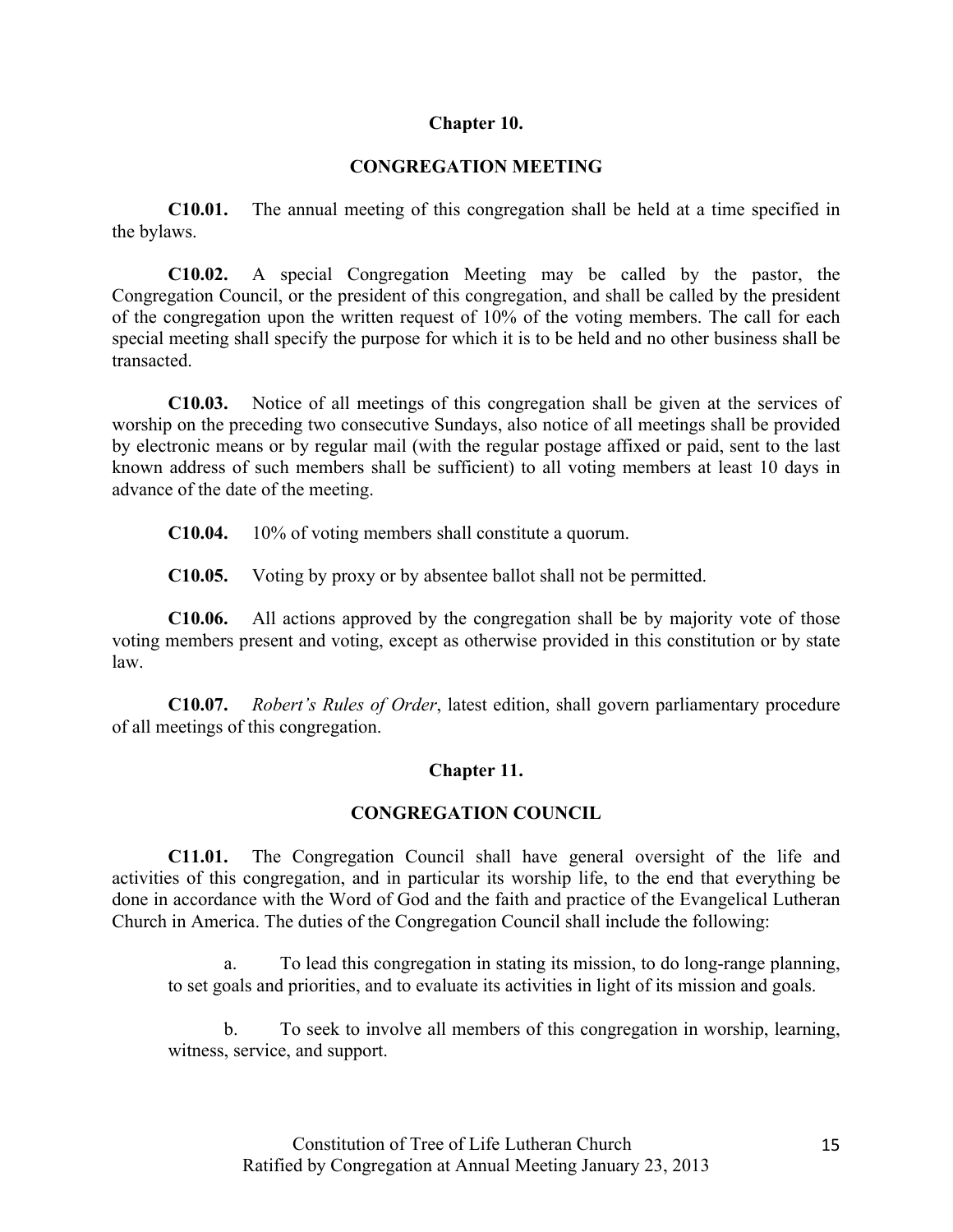c. To oversee and provide for the administration of this congregation to enable it to fulfill its functions and perform its mission.

d. To maintain supportive relationships with the pastor(s) and staff and help them at least annually to evaluate the fulfillment of their calling or employment.

To be examples individually and corporately of the style of life and ministry expected of all baptized persons.

f. To promote a congregational climate of peace and goodwill, and, as differences and conflicts arise, to endeavor to foster mutual understanding.

g. To arrange for pastoral service during the sickness or absence of the pastor.

h. To emphasize partnership with the synod and churchwide organization of the Evangelical Lutheran Church in America as well as cooperation with other congregations, both Lutheran and non-Lutheran, subject to established policies of the synod and the Evangelical Lutheran Church in America.

To recommend and encourage the use of program resources produced or approved by the Evangelical Lutheran Church in America.

j. To seek out and encourage qualified persons to prepare for the ministry of the Gospel

k. *Robert's Rules of Order*, the latest edition, shall govern parliamentary procedure of all church council meetings of this congregation.

**C11.02.** The Congregation Council shall be responsible for the financial and property matters of this congregation.

The Congregation Council shall be the board of directors of this congregation, and as such shall be responsible for maintaining and protecting its property and the management of its business and fiscal affairs. It shall have the powers and be subject to the obligations that pertain to such boards under the laws of the State of Texas, except as otherwise provided herein.

b. The Congregation Council shall not have the authority to buy, sell, or encumber real property unless specifically authorized to do so by a meeting of the congregation.

**C11.03.** The members of the Congregation Council except the pastor(s) shall be elected by the voting members of the congregation at the annual congregation meeting or at any legally called meeting of the congregation. Members of the Congregation Council shall serve for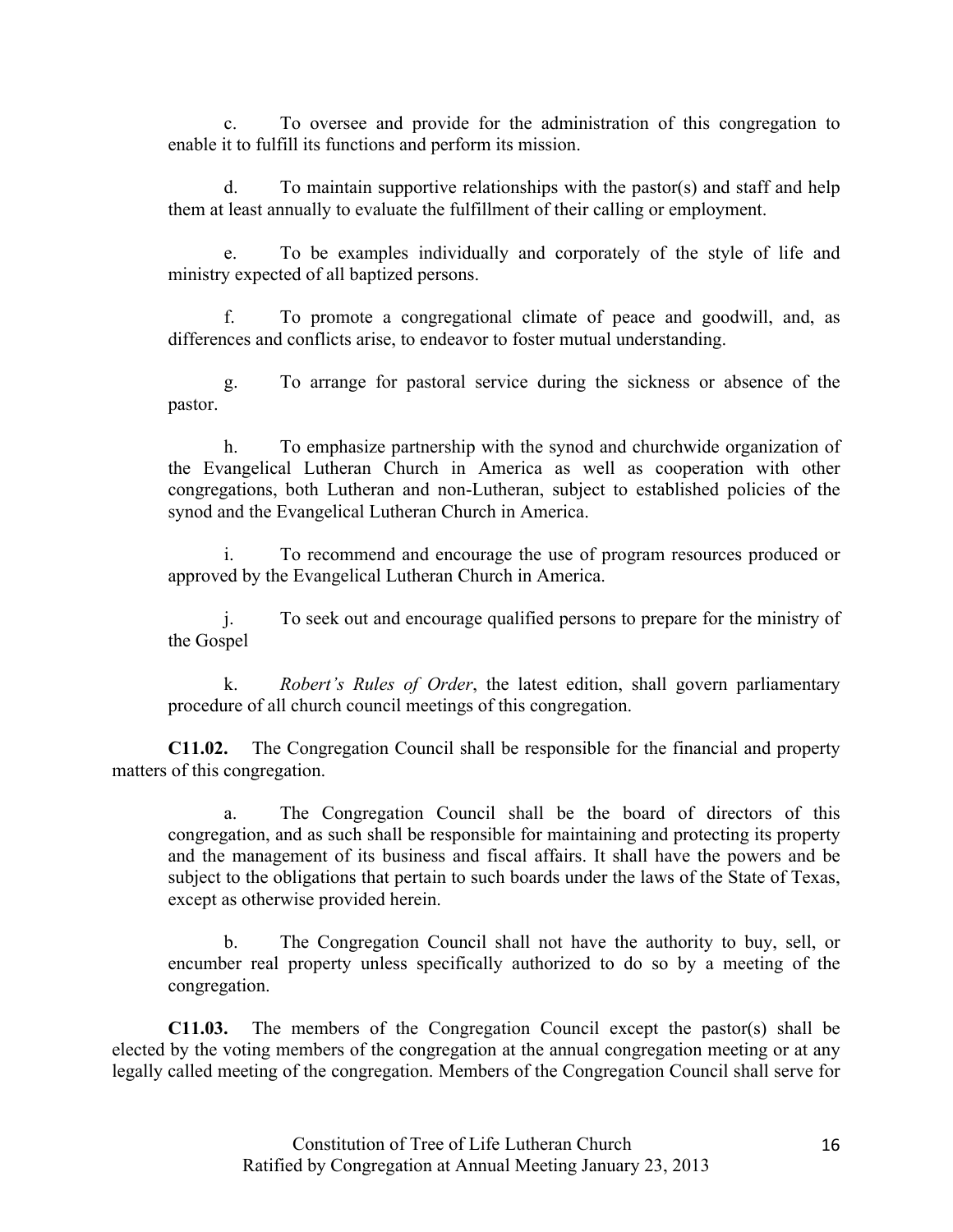a term as defined in the bylaws. Their terms shall begin at the close of the annual meeting at which they are elected.

**C11.04.** The Congregation Council shall see that the provisions of this constitution and its bylaws and the continuing resolutions are carried out.

**C11.05.** The Congregation Council shall submit a comprehensive report to this congregation at the annual meeting.

**C11.06.** The Congregation Council shall normally meet once a month. Special meetings may be called by the pastor or the president, and shall be called by the president at the request of at least one-half of its members. Notice of each special meeting shall be given to all who are entitled to be present.

# **Chapter 12.**

## **DISCIPLINE OF MEMBERS AND ADJUDICATION**

**C12.01.** Denial of the Christian faith as described in this constitution, conduct grossly unbecoming a member of the Church of Christ, or persistent trouble-making in this congregation are sufficient cause for discipline of a member. Prior to disciplinary action, reconciliation will be attempted following Matthew 18:15–17, proceeding through these successive steps: a) private admonition by the pastor, b) admonition by the pastor in the presence of two or three witnesses, and c) citation to appear before the Congregation Council. If, for any reason, the pastor is unable to administer the admonitions required by a. and b. hereof, the president (if not the pastor) or vice president shall administer such admonitions.

**C12.02.** The process for discipline of a member of the congregation shall be governed as prescribed by the chapter on discipline in the *Constitution, Bylaws, and Continuing Resolutions of the Evangelical Lutheran Church in America.* If discipline against a member proceeds beyond counseling and admonition by the pastor, charges against the accused member(s) that are specific and in writing shall be prepared by member(s) of the congregation who shall sign the charges as the accuser(s). The written charges shall be filed with the pastor, who shall advise the Congregation Council of the need to issue a written citation to the accused and the accusers that specifies the time and place of the hearing before the Congregation Council. The written charges shall accompany the written citation to the accused. The written citation that specifies the time and place of the hearing before the Congregation Council and requests the presence of a member charged with the offense shall be sent at least ten days prior to the meeting. If the member charged with the offense fails to appear at the scheduled hearing, the Congregation Council may proceed with the hearing and may pass judgment in the member's absence.

**C12.03.** Members of the Congregation Council who participate in the preparation of the written charges or who present evidence or testimony in the hearing before the Congregation Council are disqualified from voting upon the question of the guilt of the accused member. Should the allegations be sustained by a two-thirds majority vote of the members of the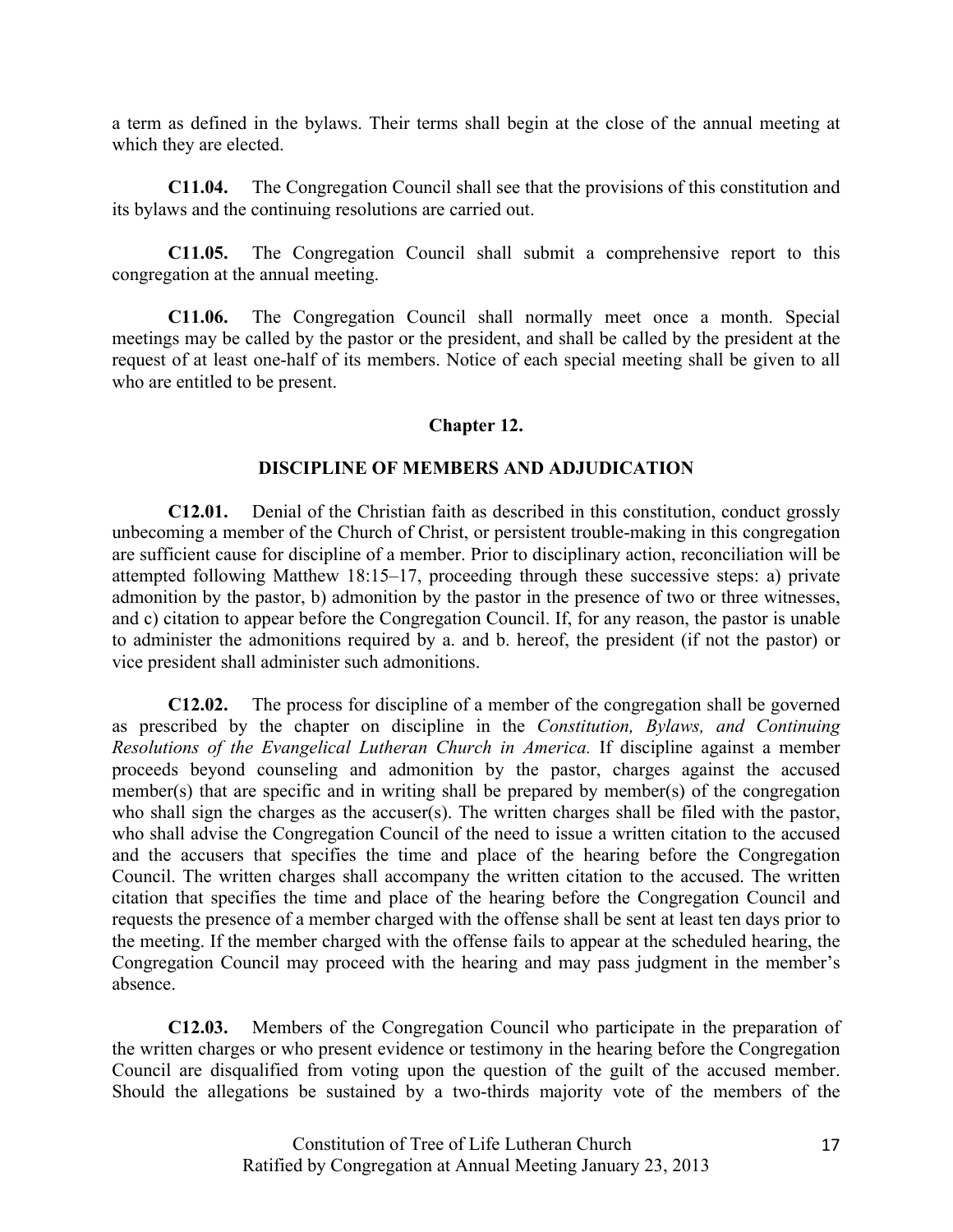Congregation Council who are not disqualified but who are present and voting, and renewed admonition prove ineffectual, the council shall impose one of the following disciplinary actions:

- a. censure before the council or congregation;
- b. suspension from membership for a definite period of time; or
- c. exclusion from membership in this congregation.

Disciplinary actions b. and c. shall be delivered to the member in writing.

**C12.04.** The member against whom disciplinary action has been taken by the Congregation Council shall have the right to appeal the decision to the Synod Council. Such right may not be abridged and the decision of the Synod Council shall be final.

**C12.05.** Disciplinary actions may be reconsidered and revoked by the Congregation Council upon receipt of a) evidence that injustice has been done or b) evidence of repentance and amendment.

**C12.06.** For disciplinary actions in this congregation, "due process" shall be observed as specified in 20.41.04. in the *Constitution, Bylaws, and Continuing Resolutions of the Evangelical Lutheran Church in America.* 

**C12.07.** No member of a congregation shall be subject to discipline for offenses that the Congregation Council has previously heard and decided, unless so ordered by the Synod Council after an appeal.

**C12.08. Adjudication.** When there is disagreement among factions within this congregation on a substantive issue that cannot be resolved by the parties, members of this congregation shall have access to the synodical bishop for consultation after informing the chair of the Congregation Council of their intent. If the consultation fails to resolve the issue(s), the Consultation Committee of the synod shall consider the matter. If the Consultation Committee of the synod shall fail to resolve the issue(s), the matter shall be referred to the Synod Council, whose decision shall be final.

#### **Chapter 13.**

#### **AMENDMENTS**

**C13.01.** Unless provision C13.04. is applicable, those sections of this constitution that are not required, in accord with the *Model Constitution for Congregations of the Evangelical Lutheran Church in America,* may be amended in the following manner. Amendments may be proposed by at least 10% voting members or by the Congregation Council. Proposals must be filed in writing with the Congregation Council 60 days before formal consideration by this congregation at a regular or special Congregation Meeting called for that purpose. The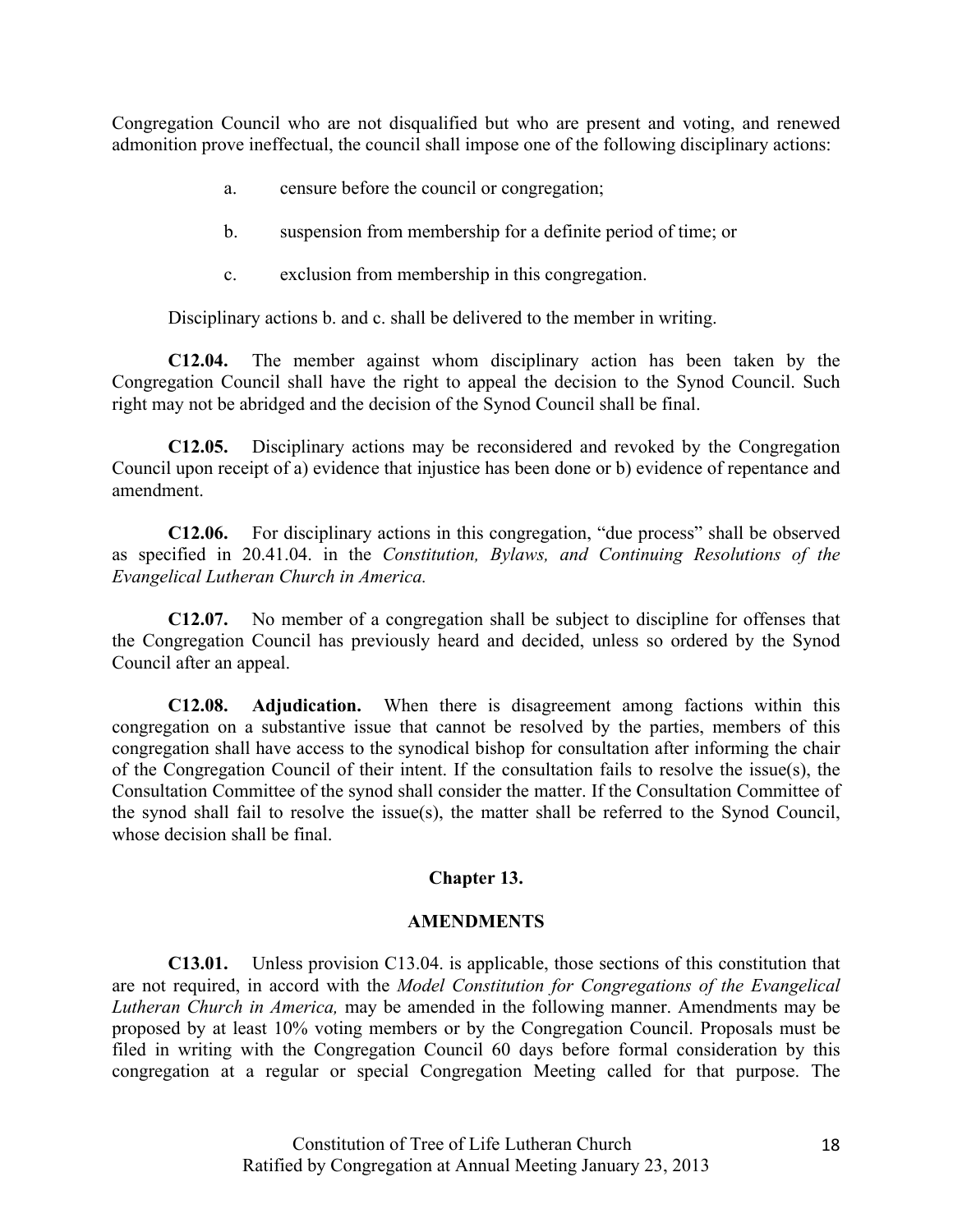Congregation Council shall notify the congregation's members by mail of the proposal together with the council's recommendations at least 30 days in advance of the meeting.

**C13.02.** An amendment to this constitution, proposed under C13.01., shall:

a. be approved at a legally called Congregation Meeting according to this constitution by a majority vote of those present and voting;

b. be ratified without change at the next annual meeting by a two-thirds majority vote of those present and voting; and

c. have the effective date included in the resolution and noted in the constitution.

**C13.03.** Any amendments to this constitution that result from the processes provided in C13.01. and C13.02. shall be sent by the secretary of this congregation to the synod. The amendment shall become effective within 120 days from the date of the receipt of the notice by the synod unless the synod informs this congregation that the amendment is in conflict with the constitution and bylaws of the Evangelical Lutheran Church in America or the constitution of the Texas-Louisiana Gulf Coast Synod of the ELCA.

**C13.04.** This constitution may be amended to bring any section into conformity with a section or sections, either required or not required, of the *Model Constitution for Congregations of the Evangelical Lutheran Church in America* as most recently amended by the Churchwide Assembly. Such amendments may be approved by a simple majority vote of those voting members present and voting at any legally called meeting of the congregation without presentation at a prior meeting of the congregation, provided that the Congregation Council has submitted by mail notice to the congregation of such an amendment or amendments, together with the council's recommendations, at least 30 days prior to the meeting. Upon the request of 10% voting members of the congregation, the Congregation Council shall submit such notice. Following the adoption of an amendment, the secretary of the congregation shall submit a copy thereof to the synod. Such provisions shall become effective immediately following a vote of approval.

# **Chapter 14**

## **BYLAWS**

**C14.01.** This congregation may adopt bylaws. No bylaw may conflict with this constitution.

**C14.02.** Bylaws may be adopted or amended at any legally called meeting of this congregation with a quorum present by a majority vote of those voting members present and voting.